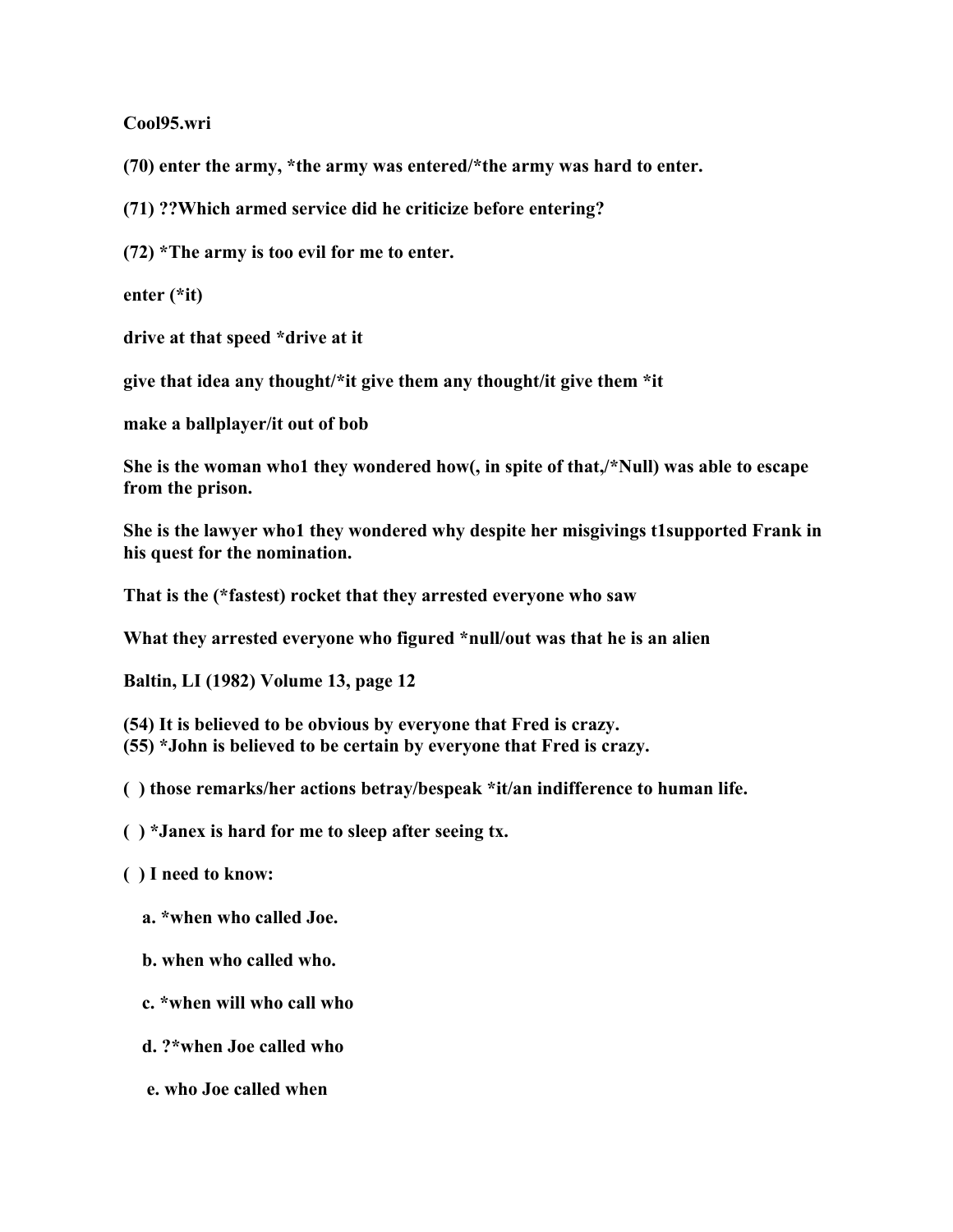- **( ) \*Who1 did you convince t2 that more great ideas would occur to pg1?**
- **( ) \*people who1 every idea that occurs to pg1 tends to excite t1**
- **( ) \*the foreigner who1 they hired t1 after learning that great ideas still occurred to pg1**
- **( ) the guy that1 they hired t1 and Bob learned that great ideas still occurred to t1**
- **( ) What language did Mike and its leading poet speak (in)?**
- **( )What color did Mike praise and Joan paint her house?**
- **( ) What language1 did Mike like t1 but everyone who spoke (in)t1 hate t1?**
- **( ) Joe ran up to Sally and proved you were a martian**
- **( ) you are, as he just (\*ran up to her and) proved, a martian**
- **( ) you are a martian, which he just ran up to her and proved,**
- **( ) \*Which girl1 did joe go up to her1 and criticize t1?**
- **( ) Which girl1 did joe go up to her1mother and criticize?**
- **( ) \*Which girl1 did Joe (both) call her1 and yell at t1?**
- **The where/in what place when/at what time contrast seems to distinguish crossing dependencies**
- **( )a. Which button did they ask her when she should push?**
	- **b. \*Which button did they ask her at what time she should push**
	- **c. Which diamonds did they ask her where she had hidden?**
- **d. \*Which diamonds did they ask her in what woods she had hidden?**
- **( )a. \*What do you regret that there was on the table?**
	- **b. Who did he go home after saying he hated**
	- **c. \*Who he go home after saying there was at his house.**
- **d. \*What did he run away after saying was in the drawer?**
	- **e. What did he run away after putting in the drawer?**
- **f. What did he run away after saying he put in the drawer? g. \*What did he run away after saying there was in the drawer?**
- **( ) \*What did the police seize after saying there was in the car? b. \*What did the police flee after saying there was in the car?**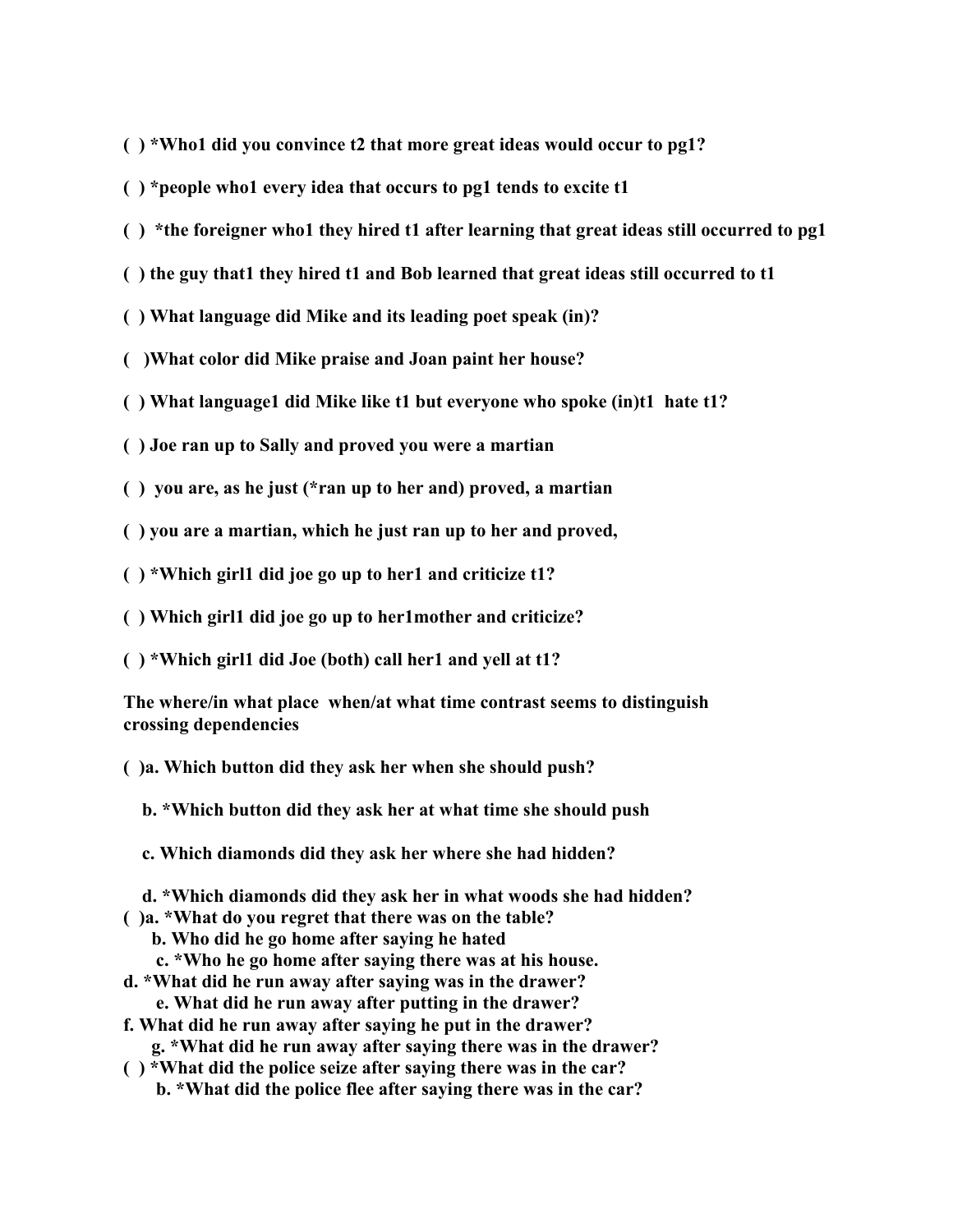- **( )a. Which book was Frank given by Louise?**
	- **b. \*Which book did Frank go home after being given by Louise?**
	- **c. ?Which book did they wonder whether Frank had been given by Louise?**
- **d. Which book is it time to give Frank**
	- **e. \*Which book is it time to found out whether Frank was given?**
	- **f. \*the guy who it is time for the book to be given to**
	- **g. \*the guy who they asked when the book was given to**
- **( )a. the room which your painting green would be tantamount to your painting black b. \*the color which your painting your car would be tantamount to your painting your truck**
- **( ) \*It was that that I asked them who John gave to**
	- **b. \*It was Sally that I asked them what John gave to**
- **( )a. \*No matter what he regrets that you did**
	- **b. whatever he believes (\*the claim) that you ate**
	- **c. ? heroine, they will arrest anyone who possesses note lack of passive**
	- **d. \*no matter what they arrest anyone who owns**
	- **e. \*whatever they arrewst anyone who owns**
	- **f. \*the more people they arrest anyone who saw there,**
- **( )a \*That S will be hard to tell her.**
	- **b. That (\*S) was told her by Ted.**
	- **c, \*It was told her by Ted that S.**
- **( ) Greta, he believes that you speak/matter to**
- **( ) Greta, he regrets that you speak/\*matter to.**
- **( ) \*To Greta he regretted that you mattered/that such ideas occurred**
- **( )a. Who did Mary make (it) clear to that S? b. \*Who did Mary say to that S?**
- **( ) a. \*Joe told me that myself, she hated. b. ?\*I was told that myself, she hated.**
- **c. Joe said that himself, Barbara would never like. d. \*I was told by Joe that himself she hated.**
- **( )a. Nothing proves that anyone died in the accident.**
	- **b. \*It proves nothing that anyone died "**
	- **c. \*It proves it that Chomsky believes something/that.**
- **( ) \*It bothers himx that you hate Bobx**
	- **b. It might have bothered Mary that S and it certainly did that S2.**
- **( )a. what house was it Joe who painted green?**
- **( ) \*what color was it Joe who painted your house**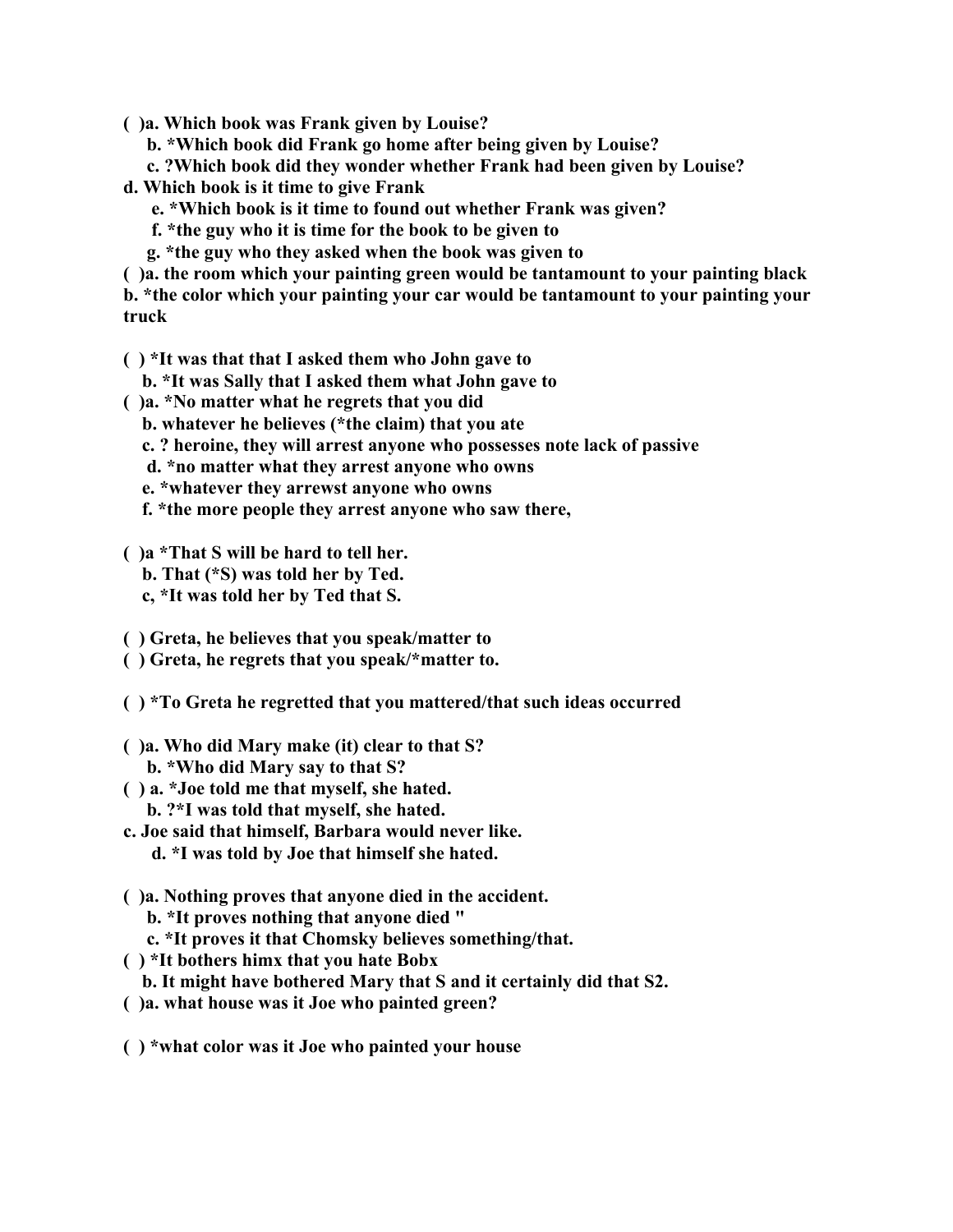**( ) the woman who1 it seems/\*annoyed me that for all intents and purposes is going to be thrown out of the program**

**( )\*where did it annoy you that he sat?**

**( )what prison/\*where did it annoy you that he escaped from t1**

**( )what airport/\*where would you prefer it if we left from**

**( ) \*the woman who1 I would prefer it if under those conditions was expelled rom the program**

**( ) where1 did they wonder how under those conditions she could have hidden?**

**( ) culicover 93 page 108**

**\*beer is the only beverage which1 the fact that (adverb) pg1 makes people sick fails to make t1 less expensive.**

**But:**

**( ) beer is the only beverage which 1 it fails to make pg1 less expensive that (Adverb) makes people sick**

**( ) Who1 knows where who (\*(the hell) (else)) put what**

**( ) Who teased who (\*(the hell) (else))**

**( ) What part do you believe remains of his brain**

**( ) \*What part did they ask whether you believed remained of his brain?**

**( ) Joe persuaded and expected the student to study harder**

 **\*wanted \*wished \*desired**

**( )a. That problem remains unworked on.**

 **b. \*That house remains undecided on**

**( ) In that lab are being worked on lots of important problems**

**( ) \*In that ministry are being decided on lots of important policies**

**( ) It was that kind of perfume that they criticized every man who sent to Joan.**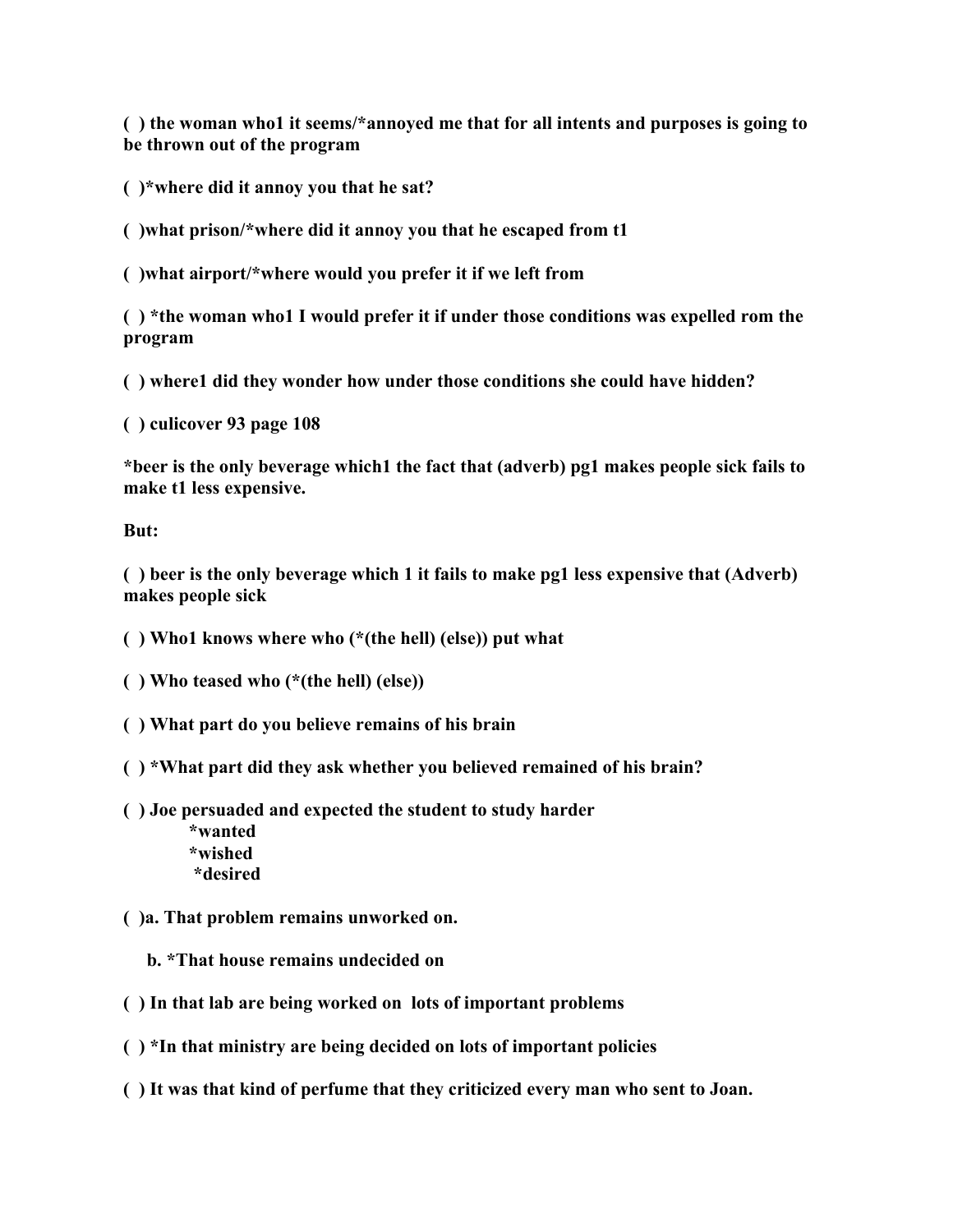- **( ) \*It was that kind of perfume that they criticized every woman who was sent (by Joe).**
- **( ) He is a Martian, which/\*as it was Joe who figured out**
- **( ) He is (it was) Joe (who) figured out, a Martian**
- **( ) He is (\*it was) Joe (\*who) figured, a Martian**
- **( ) He is a Martian, which (only) Joe could figure out**
- **( ) He is a Martian, as (\*only) Joe figured**
- **( ) \*Who thinks it was who that did it?**
- **( ) better \*Who convinced who that it was who that did it?**
- **( ) Baltin 1982 the man to whom liberty we would never grant**
- **( ) \*the thing which to Joe we could never grant = crossing violation**
- **( ) \*To whom liberty should we grant?**
- **( ) \*Liberty, to whom should we grant = crossing**

**Top Q Those books, to which men were they given Rel Top \*Q Neg Top Neg ( )a. Mary, I don't know who loves.**

- **b. \*Mary, who loves?**
- **c. Mary, nobody loves**
- **( ) What language1 did Frank learn t1 and its last speaker refuse to speak (\*in) t1**
- **( ) What did (\*Tony buy and )Greg say it was t1 that you stole?**

## **( ) WHAT STATUE AND WHAT PAINTING DO YOU THINK THAT RESPECTIVELY**

### **tONY BOUGHT AND IT WAS THAT sALLY SOLD?**

**( ) \*What it was that he bought and it was that she ate was a tomato.**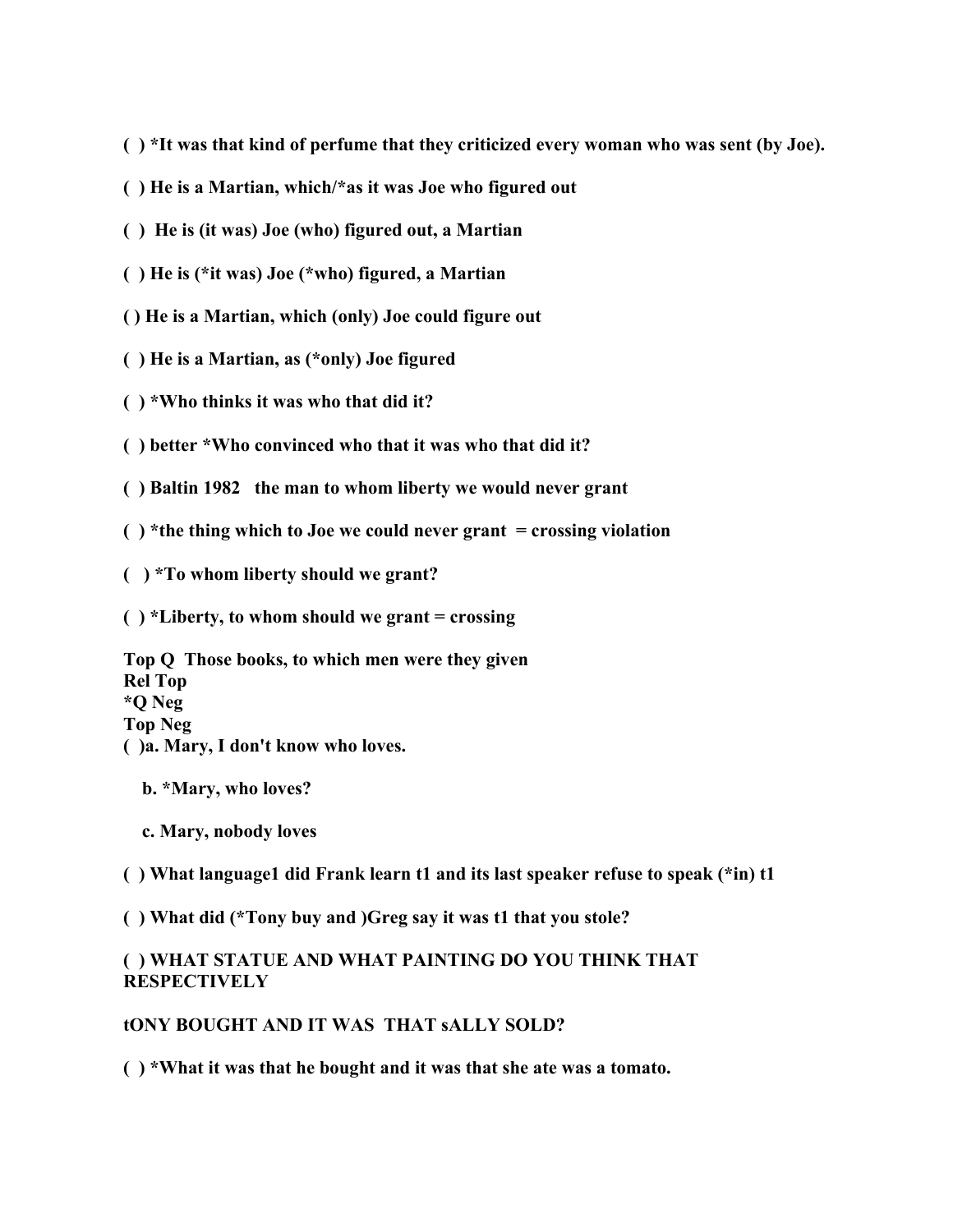- **( ) Who did the police fail to read his rights to? NB no weakx-over violation**
- **( ) \*Who do you think Bob hired t1 and it was that Jim fired?**

# **CONSIDER HYPOTHESIS THAT X EXTRACTED FROM CLEFT FOCUS CANNOT BE ERASED I.E. HAS AN UNERASED REALIZATION**

- **( ) WHAT FOOLS JOAN TRIED TO HIRE/Joan knows how to hire?**
- **( ) Syntactic Structures/Chomsky proved that.**
- **( ) That S was proved by Chomsky/\* SS**
- **( ) That S was hard/impossible for Chomsky/\*SS to prove**
- **( ) \*Under no conditions will bob eat meat nor will drink beer**
- **( ) Had Bob kissed Laure and (\*had) grabbed Joan**
- **( ) VIRTUAL PRECEDENCE**
- **( ) NO OTHER HOUSE WOULD they (talk about their refusal to ) paint green**
- **( ) No other color would they (\*talk about their refusal to) paint my house**
- **( ) It was there/Texas that I left from**
- **( ) What it was that I ate after cooking was a burrito.**
- **( ) What it was that I cooked and Bob ate**
- **( ) \*What Bob cooked and it was that I ate**
- **( ) selective islands the finite or infinitival comp of so Adj that S/too/enough Adj to**
- **( )a. the color which it would be impossible to paint your house**
	- **b. \*the color which your house would be impossible to paint**
- **( )a. the house which that color is too dark for us to paint white**
	- **b. \*the color which that house is too old for us to paint it**
- **( )a. Joan is hard to believe/\* want to be close**
- **( ) who said what ideas about P-gaps had been discussed**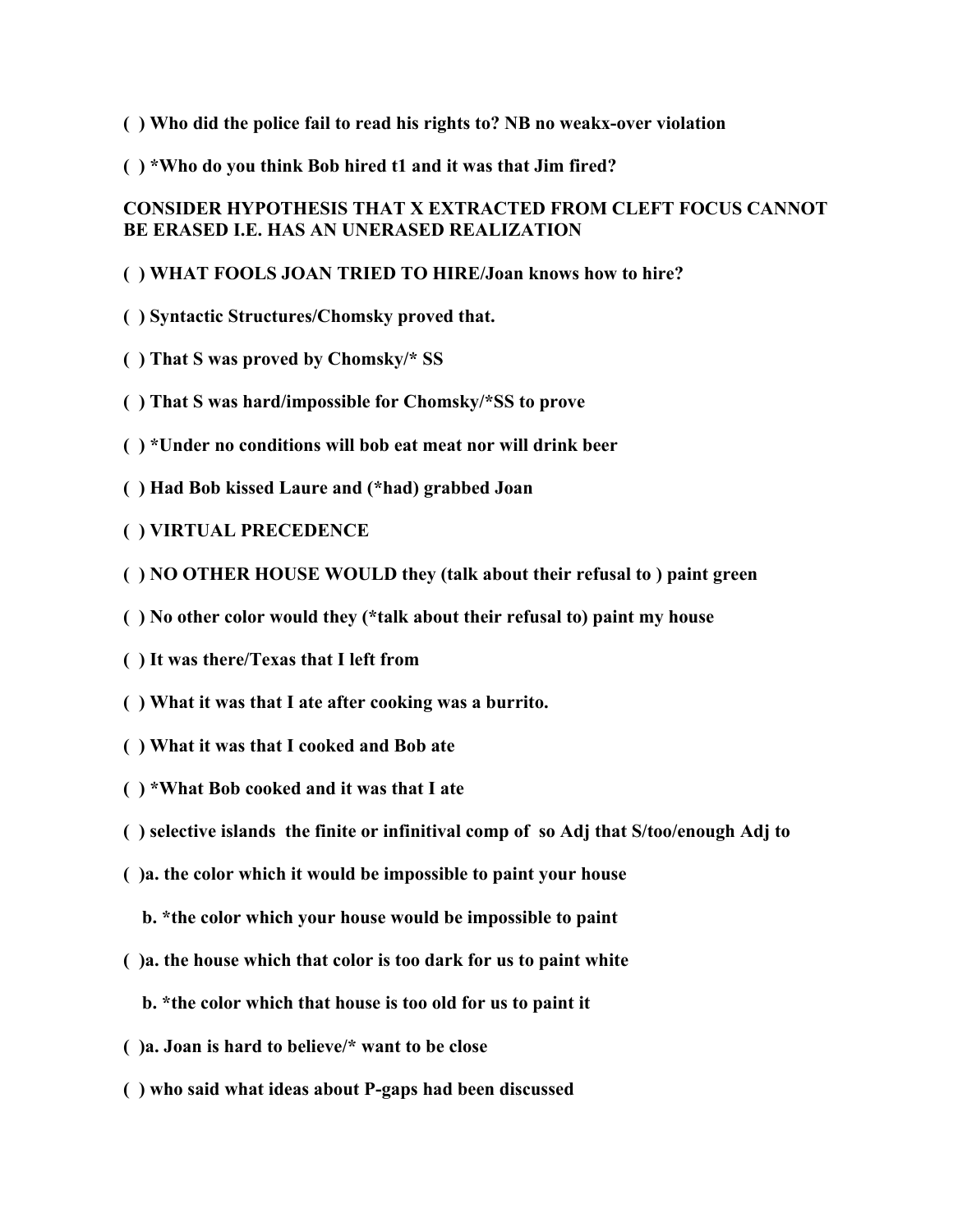- **( ) \*who said what ideas had been discussed about P-gaps**
- **( ) What ideas does he believe to have been discussed about P-gaps?**
- **( ) Who believes what ideas to have been discussed (\*about P-gaps)**
- **( ) Joe, they never asked me whether you would allow/let have pizza.**
- **( ) \*Joe is hard to let have pizza.**
- **( ) It is Joe that I regret that I let have pizza**
- **( ) It is Joe that they arrested everyone who let have pizza.**
- **( ) It is Joe that they arrested everyone who told to go fuck himself.**
- **( ) ?To themselves will have to be described all of the victims**
- **( ) \*Themselves will have to be described to all of the victims.**
- **( ) Haj: What did he jump from (a point that was) in?**
- **( ) funny verbs buy/swallow/figure no passive no EX**
- **( ) from that derive/\*are derivative all our current problems**
- **( ) my figuring that he was a martian led you to figure out that S**
- **( ) \*What your figuring led me to figure out was that he was a Martian?**
- **( ) \*What your figuring out out led me to figure was that he was a Martian?**
- **( ) the only person to whom those matters/problems are hard to explain**
- **( ) \*himself/okJerome, Joe couldn't convince t1 that you loved pg1.**
- **( ) \*Which book no one does he believe will finish.**
- **( ) Which book are you sure that no one does he believe will finish?**
- **( ) That book, no one does he believe will finish.**
- **( ) the book which no one does he believe will finish**
- **( ) \*the book which never does he think they will finish**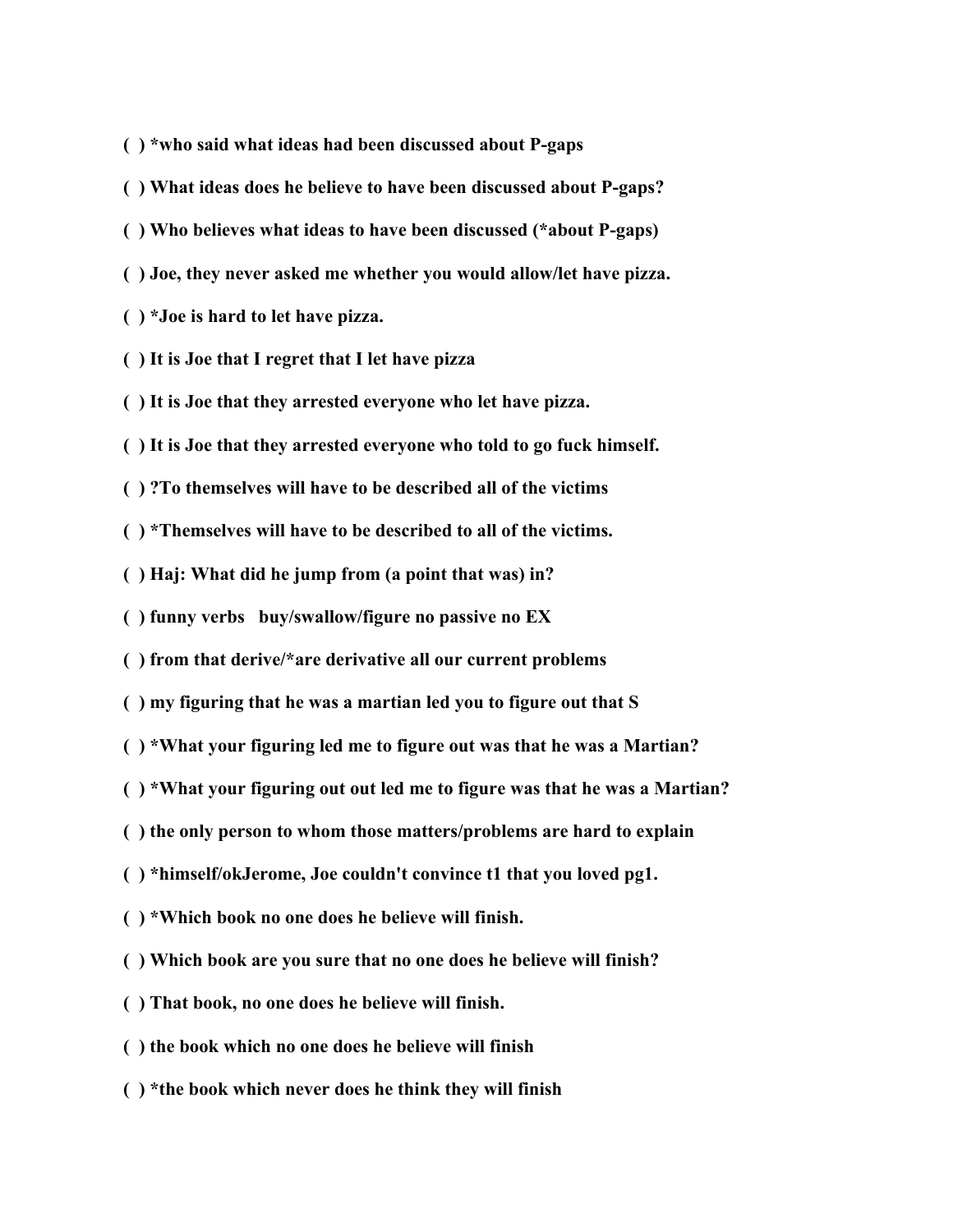**( ) the book which I am sure that no one does he believe will finish**

**( ) It is that book that I am sure that no one does he believe will finish**

**( ) the book which they arrested everyone who (\*he proved) read**

**( ) the book which they arrested everyone who believes (that) you read**

**( ) the book which they arrested everyone who (\*under those conditions) read**

**( ) It was Gwen who I convinced t1 that for the child's sake t1 should marry Ted.**

**( ) \*It was Gwen who I convinced t1 t1 should marry Ted** 

**( ) It was Gwen that they arrested everyone who thought was sick**

**( ) It was that book that they arrested everyone who ( \*I thought) read**

**( b) \*It was Gwen1 that they arrested everyone who2 t2 thought that under those conditions t1 would lie.**

**( ) It was Gwen1 that they arrested everyone who2 thought t2 would lie**

**( a) It was Gwen1 that they arrested everyone who could prove t1 had lied**

**( b) is bad maybe cause it involves extraction from REL of mixed case, 1-qace/2-qace**

**But then why is (a) ok, where extractee would get accusative upstairs..shows a difference between 'locally' mixed case, and 'external'`mixed case, or may external case tout court.**

**This distinction seemingly also shows up in coordination given:**

**( ) \*the woman who under those conditions lied and they arrested vs.**

**( )\*the woman who lied and they arresteted vs.**

**( ) the woman who they arrested and I think lied** 

**( ) \*the woman who they arrested and under those conditions lied**

**Or maybe, fronted adverb makes subject DATIVE**

**( ) \*I regard the most likely winner as you.**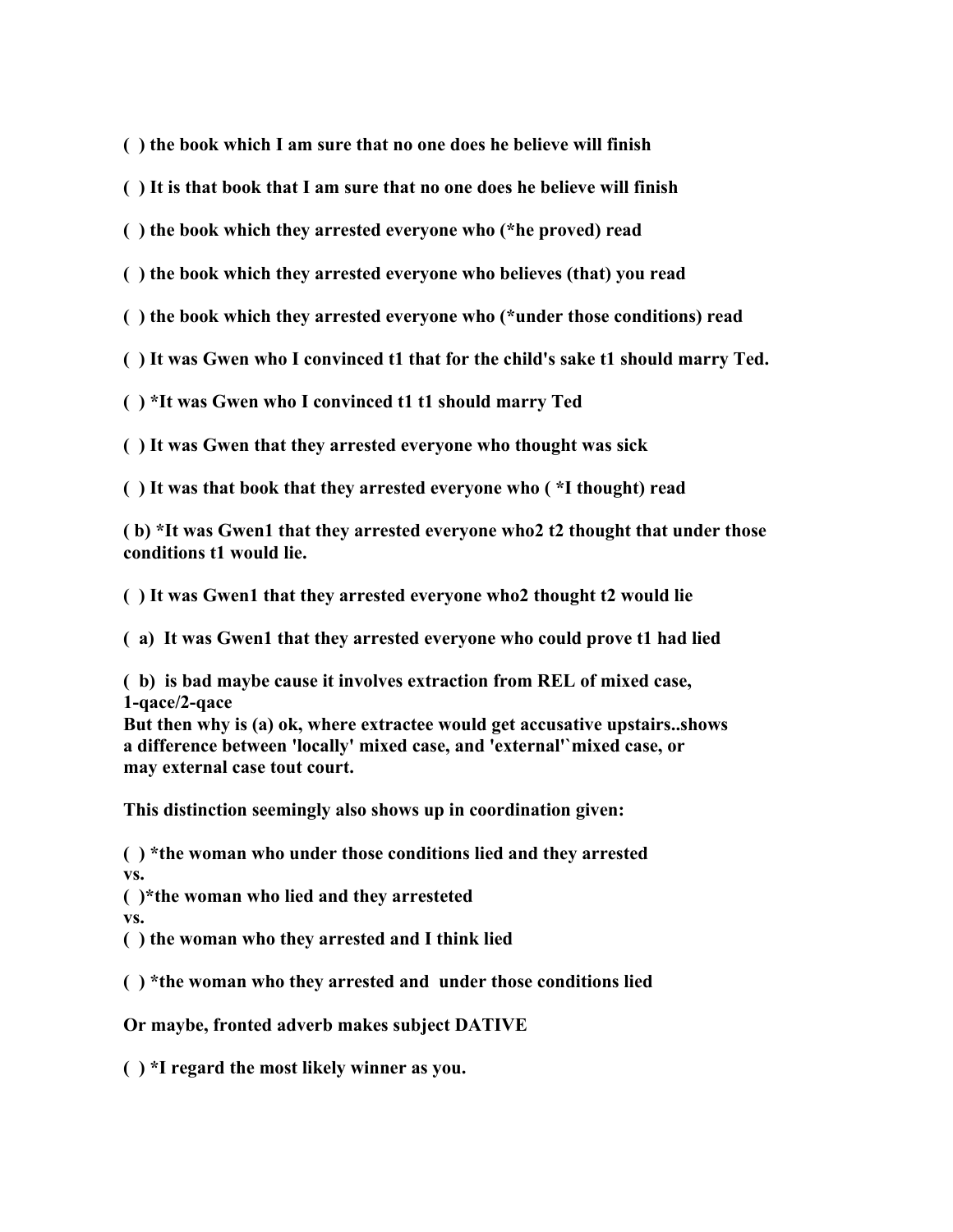**( ) \*The most likely winner strikes me as you.**

**( ) \*There strikes me as being a bomb in the box.**

**( ) I believe Bob/\*there, I assure you, to be to be home/ a bomb in the box**

**( ) a woman who they regret that whenever you saw pg t had a finger up...**

**( )b. \* a woman who they discussed your claim that whenever you saw pg t had a finger up**

- **( ) a woman your kissing whom annoyed BOb**
- **( ) \*a woman i like your kissing whom**
- **( ) a woman your kissing whom I don't like**
- **( ) \*a woman for you to kiss whom would annoy bob**
- **( ) a woman to kiss whom would be thrilling**
- **( ) a woman except for whom I interviewed everyone**
- **( ) he did everything except kiss betty**
- **( ) \*a woman except kiss whom he did everything**
- **( ) \*a woman to kiss whom it would be thrilling**
- **( ) he wants to kiss her, which (\*it) would be thrilling**
- **( ) \*a woman who and whose mother are quite tall**
- **( ) Joe is too ugly for Mary to date him or for Joan to call**
- **( ) \*It was Sally that1 they arrested everyone who believed t1 to sing badly**
- **( ) It was Sally that1 they arrested everyone who wanted to support t1**
- **( ) It was Sally that1 they arrrested everyone who persuaded to sing badly**
- **( ) WHY IS THIS BAD \*Frank, as for whom, he is an idiot, is in charge.**
- **( ) \*Frank, whom, he is an idiot, is in charge**
- **( ) Stella tickled more chimps than \*every/ok any man tickled**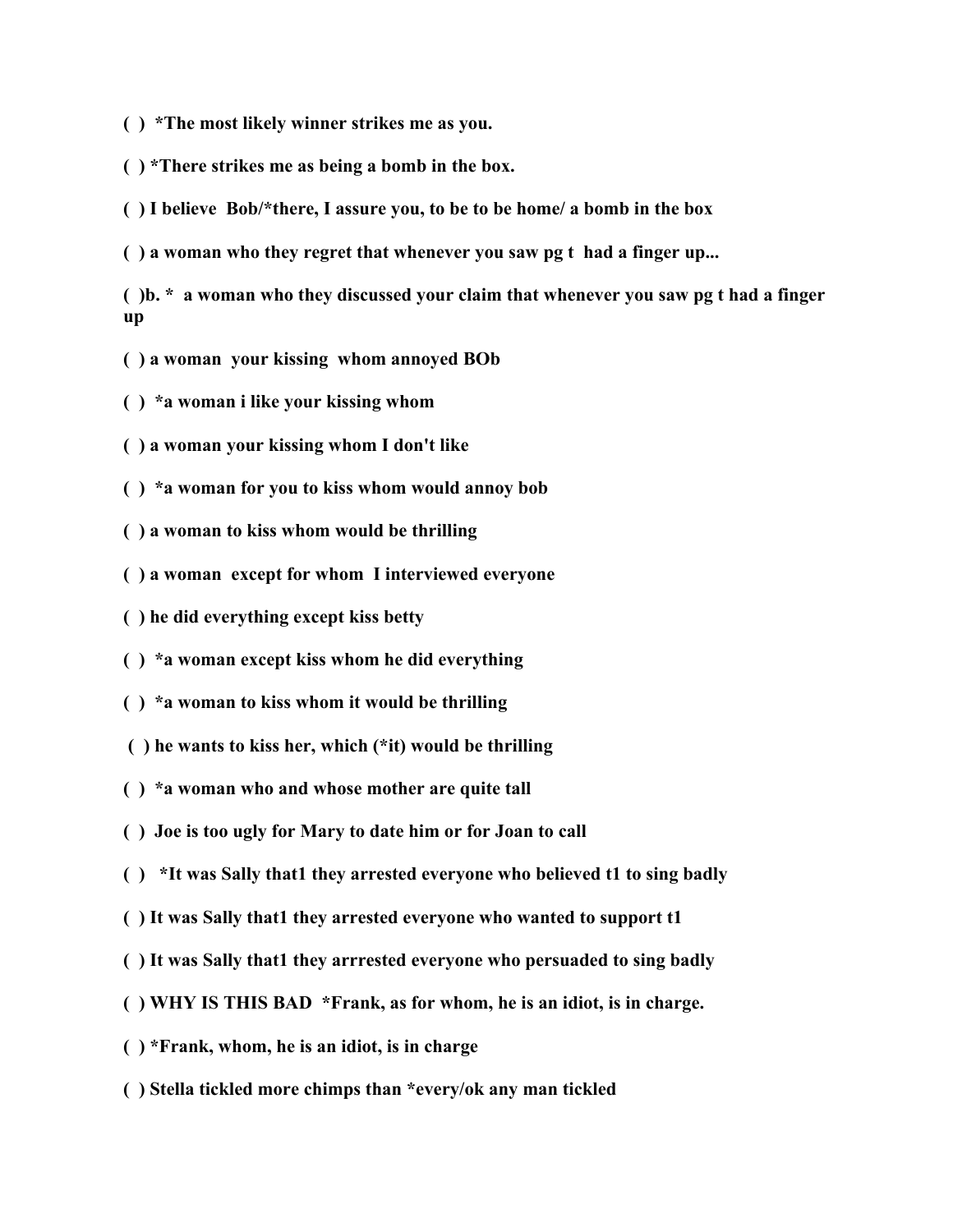**( ) Sentences from Godard (1985)**

**a. Cette attaque1 , nous ne savons [quelle reponse2 notre journal decidera [d'y1 apporter e2 e1]]**

**b. At cette attaque1, nous ne savons [quelle reponse2 notre journal decidera [d'apporter e2 e1]]**

**c. \*un argument que1 nous ne savons encore [a quelle attaque2 notre journal a decide [de reserver e1 e2**

**d. une attaque a laquelle1 nous ne savons encore [quelle reponse notre journal decidera [d'apporter e2 e1]].**

- **( ) This question admits of that answer/\*it**
- **( ) Syntactic Structures proves/shows that/\*it.**
- **( ) We are taught by Mike/\*history**
- **( ) It defies belief that S**
- **() ) \*as defies belief/ \* it defies belief he is innocent.**
- **( ) \*No one but Tedx seemed to like himx.**
- **( ) Who did Sally faint after seeing?**
- **( ) That book, they arrested everyone who (\*you proved) read tx. \*That book, they arrested everyone who was read,/shown/given.**
- **( ) That book, they arrested everyone who had read/wanted to read tx**
- **( ) Who did Sally die without learning/\*regretting I had married**
- **( ) a woman that everyone who (\*he says) meets complains to the director**
- **( ) It is tom that they hire everyone who meets**
- **( ) It is tom that they hire everyone who (\*in that sense) meets**
- **( ) they hire everyone who in that sense meets Tom.**
- **( )a. He caught the flu from Louise**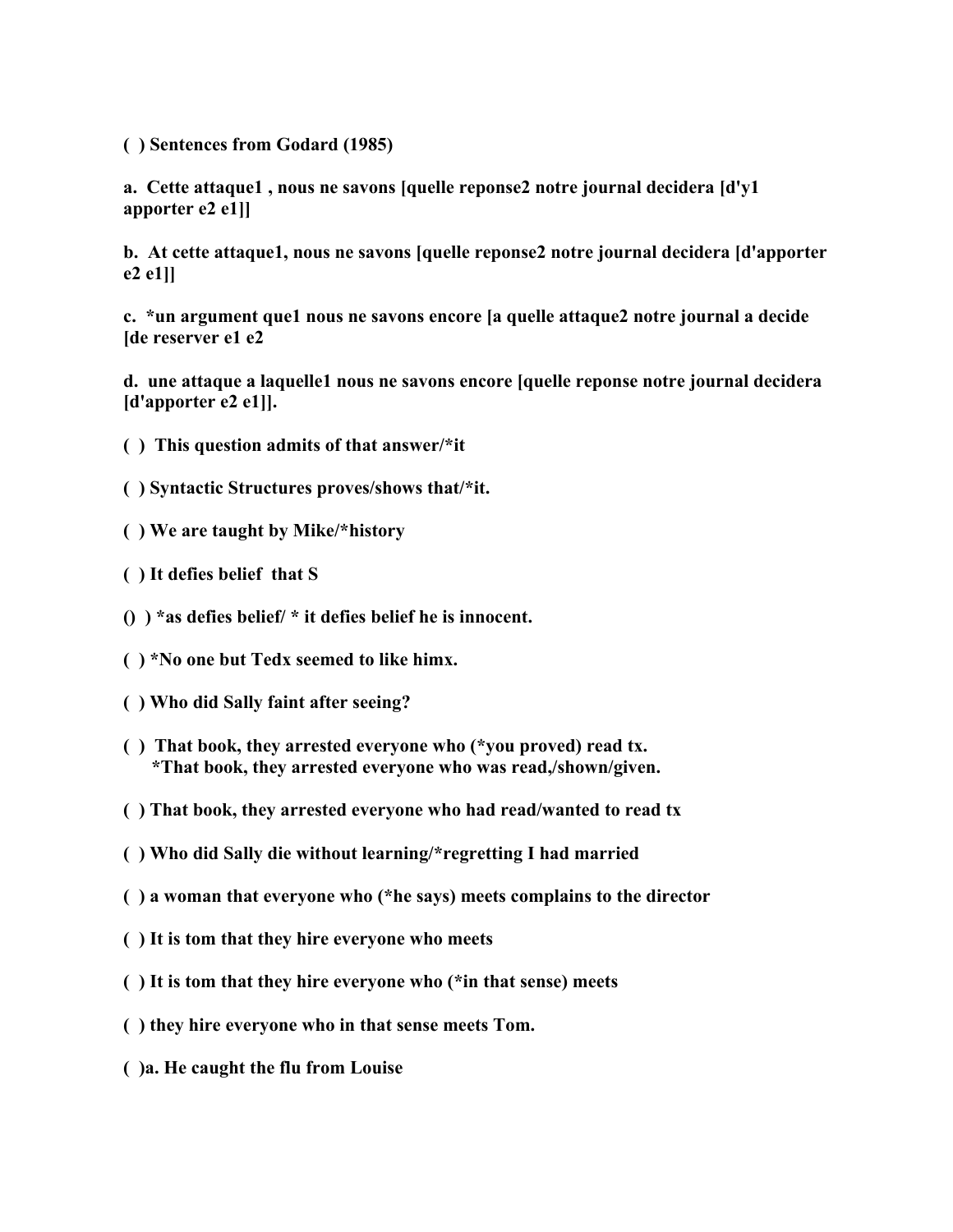**b. Louise gave him the flu.**

 **c. \*The flu was caught from Louise by Fred.**

 **d. \*The flu was easy to catch from Louise.**

**\*He was given the flu... \*He gave those men all the flu/\*all herpes. \*the flue was given him by Maxine.**

 **f. \*He was easy to give the flu**

 **g. He gained experience from/out of that trip.**

 **h. That trip gave him experience.**

**( ) generlization..unpassivizable clauses have no nominalizations.**

**ee Pesetsky 95 cases plus traditional 1aex etc.**

**( )a. This shows it. b. \*That he is human, this shows. WHY bad??**

**( ) Nobody except Bob who I know**

**( ) \*Nobodyx except Boby whox hey knows**

**This example behaves like strong x-over violation**

**But so does:**

**( ) \*the picture of Bobx which hex has**

**contrasts with:**

- **( ) Which picture of Bobx did you convince himx I loved**
- **( ) \*Nobody except Bobx did you convince himx I loved**
- **( ) something/\*it is the matter/wrong with this car.**
- **( ) what do you regret that at that time was wrong with his car**
- **( )a. A little bird/birdie told me that.**
	- **b. ?I was told that by a little birdie/bird.**
	- **c. the shit hit the fan.**
	- **d. The fan was hit by the shit.**
	- **e. His hitting of the fan/\*the shit's hitting of the fan/ok the shit's hitting the fan**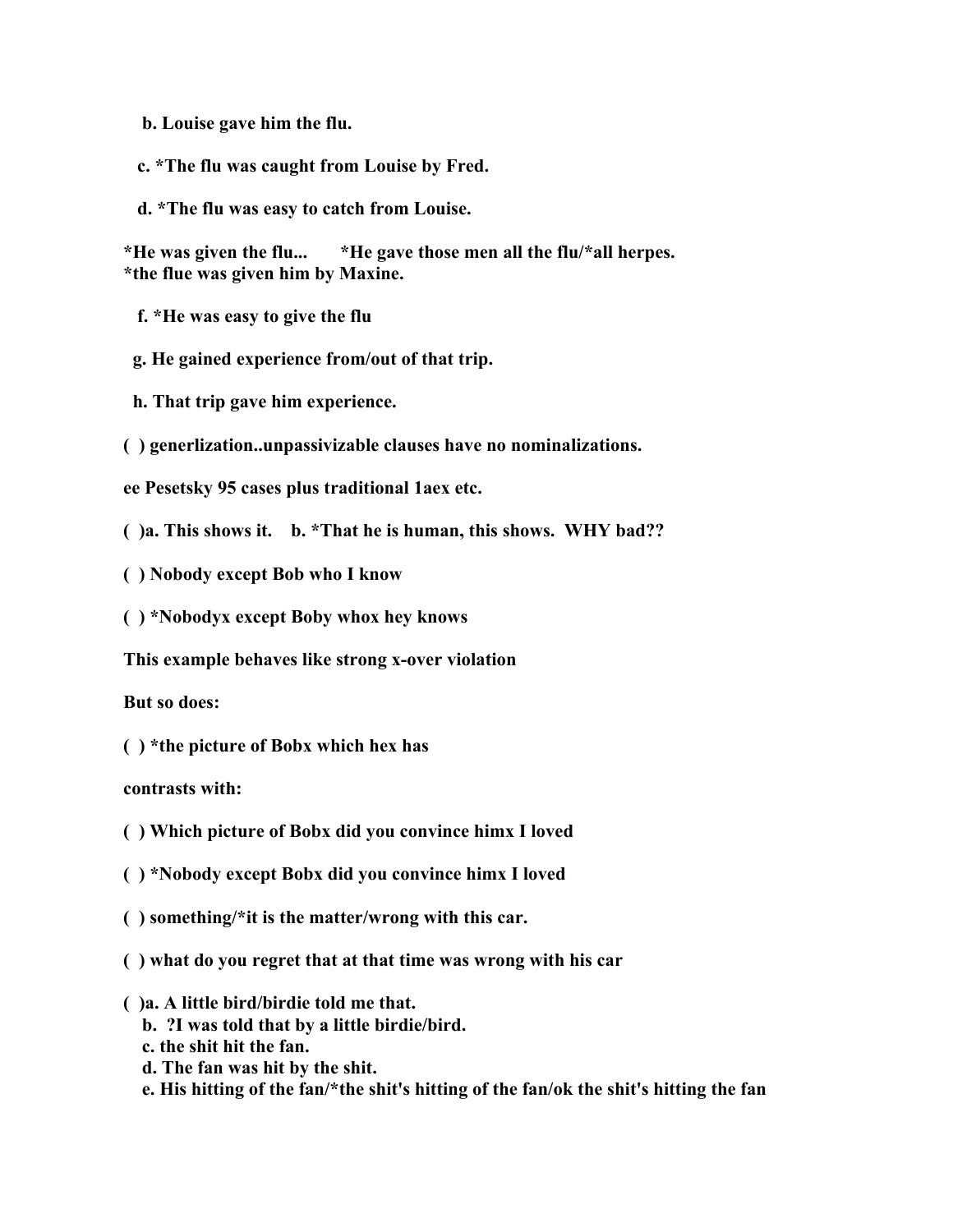**f. Joe's teaching of that doctrine/\*history's teaching of that lesson**

- **g. Chomsky's/\*\*Syntactic Structures' demonstration that S**
- **( )a. That led to great problems.**
	- **b. \*Great problems were led to by that.**
	- **c. \*Great problems were impossible for that to lead to.**
- **( )a. That gives us reason to hope/hope.**
	- **b. \*We were given (reason to) hope by that.**
	- **c. \*(Reason to) hope was given us by that.**

**( )a. Jerome went with me/\*himself. acts like conjunct but:**

- **( ) I brought my coat with me/Joan with me.**
- **( )a. ??Each/\*Any individual himself can do that.**
- **( ) \*A Jew himself never eats pork.**
- **( ) ??The cat himselrf/itself is a mammal.**
	- **b. Cats themselves are mammals.**
- **( )a. john, never did i see**
	- **b. john no one will see**
	- **c. \*john nothing did see**
	- **d. \*john they say (that) nothing did see**
- **( ) Inherentreflexive verbs**

**suggest, absent, avail, bestir, perjure, behave, pride, exert, gorge, express,** 

- **( ) They are popular with Italians/\*themselves.**
- **( ) They are famous among farmers/\*themselves.**
- **( )a. The prizewinner is you. b. \*He is you.**
- **( )a. \*The prizewinner tried/wanted/hoped to be you.**
- **( ) The prizewinner seems to be you.**
- **(4) The amnesiac victim fears/is afraid that he will be you. b. \*The a. v. fears/is afraid to be you.**
- **( )a.For the a. v. to be you would surprise Sally. b. \*To be you would surpise the a.v.**
- **( )a. The a. v. is afraid he will turn out to be you.**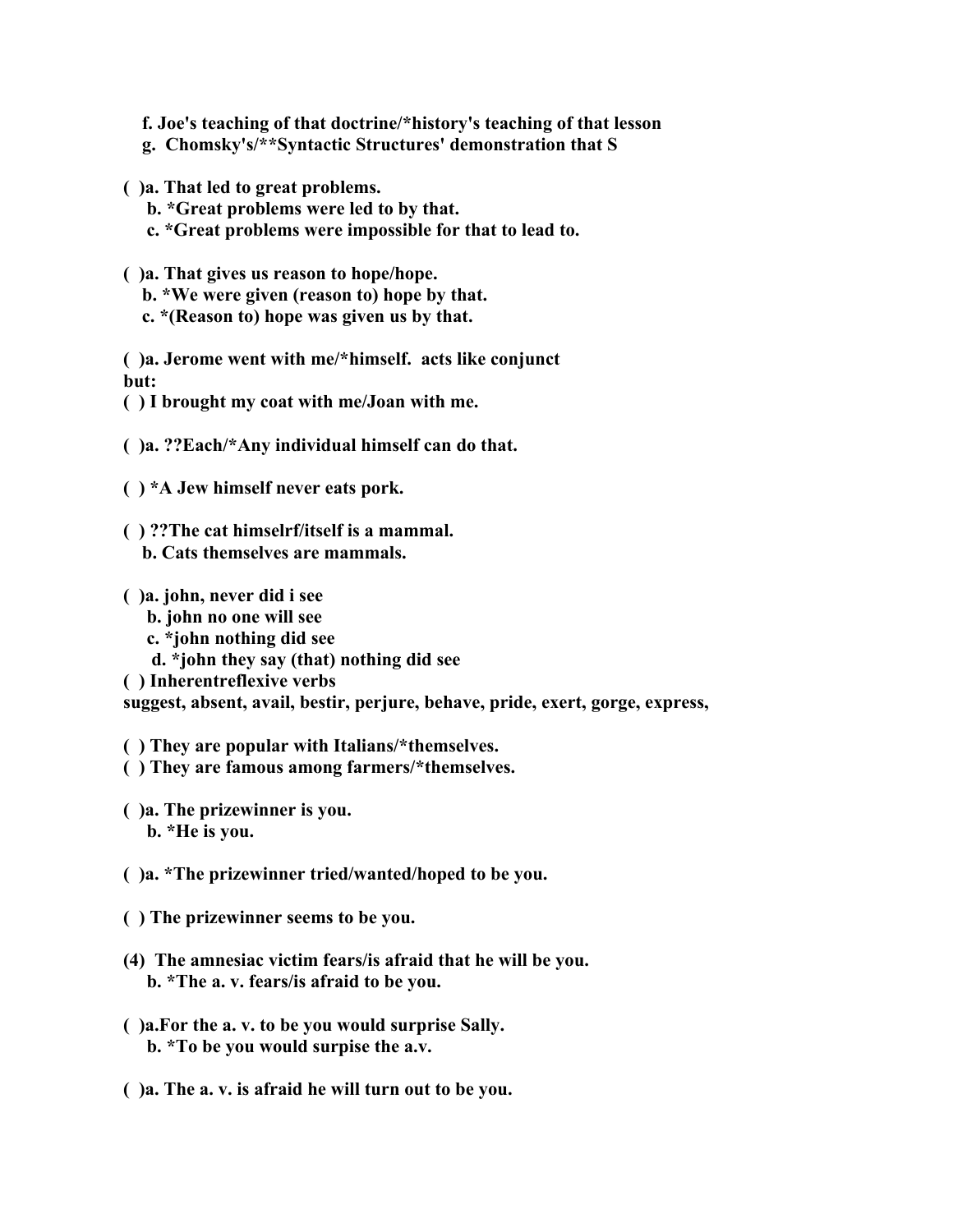**b. \*The a. v is afraid to turn out to be you.**

- **( ) Billx said (\*the problem was) that Jill dislikes everyone but himselfx.**
- **( ) Who said (\*the problem was) that Jill dislikes who?**
- **( ) Nobody said (\*the problem was) that Jill disliked anyone.**
- **( ) Nobody but himself said (\*the problem was) that Jill disliked Bob.**
- **( ) \*What aliens did you tell t1 that your hiring pg1 was legal.**
- **( )a. A good doctor though he is,**
	- **b. \*You though the likely winner is**
	- **c. \*The killer though you are,**
	- **d. There is still you for me to worry about/support**

**There is still you for me to ask (him) whether he will support**

**( ) Its definitely not a car that years from now you'll say, "What was I thinking?"**

**( ) \*Which nurse x claimed/testified he abused 0x**

**( ) Which nurses did he claim that under those C wouldtestify that he abused?**

**( ) Which nurses did he learn that despite your having helped would testify against you**

**( )a. \*Which books were filed without reading.**

**b. Which books did he claim that under those conditions could be filed before reading.**

**( ) which dialect of which language were they speaking (\*in)?**

**( )a. What mike was too dumb to figure out/\*figure**

**b. What I mentioned to john the possibility of her figuring out/\*figuring**

**c. what joe went to the store, bought two beers, went home and then figured out/\*figured**

**d. what I regret that he figured out/\*figured**

**e. what it would be useful if he figured out/\*figured**

**f. what Christians experience disconfort with the idea that Jesus figured out/\*figured**

**( )a. \*I wanted to know whose wife was you.**

- **b. \*Whose wife did he prove to be you.**
- **c. \*whose wife did they make out of her.**

**gen casesbad in acs.**

**( )a. who is it time to admit it is time to promote**

 **b. \*who is it time to admit the problem is that she promoted**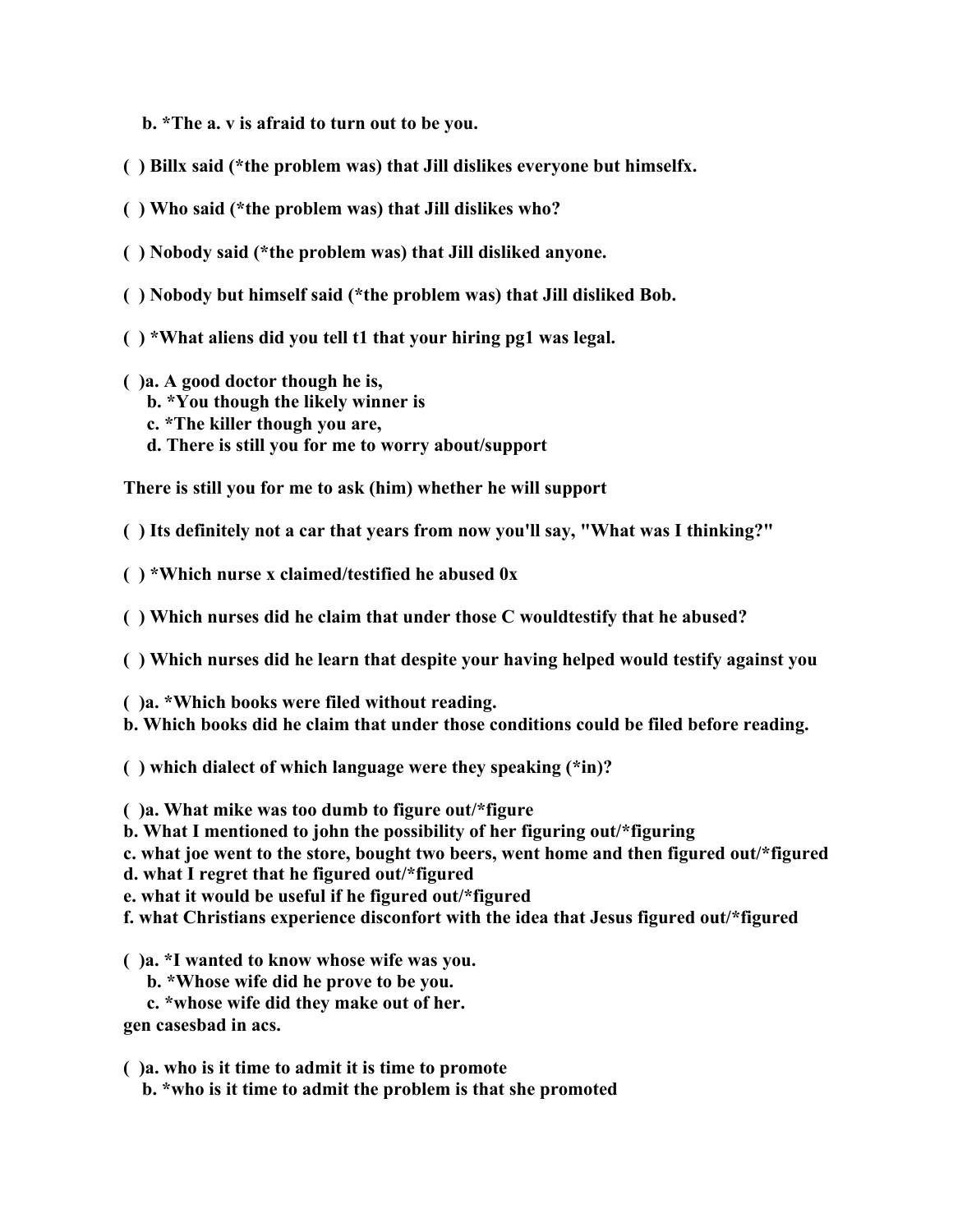- **c. \*who is the problem that it is time to promote**
- **( )a.a person whox they spoke to tx because they admired pgx/**
	- **b. \*..because pgx admired them**
	- **c. Who did they sing because they admired tx d. ...\*because tx admired them**
- **( ) the paper we should hide before someone steals a copy of pgx b. \*before a copy of pg...gets stolen**
- **( )a. \* someone john suspected would be successful despite believing pg is incompetent** 
	- **b. despite believing to be incompetent**
- **( ) Who did they denounce tx to the police after seeing pgx abuse Sally?**
- **( ) a man that everyone who meets calls someone who knows**
- **( ) who did he praise tx because he favored \*pgx/ok himx getting the job?**
- **( ) who did he praise tx because he counted on \*pgx/okhimx doing it?**

**( )a.the head of cattle that we have eliminated without trying to call a vet (\*instead of killing)**

 **b. the head of cattle that we have eliminated without trying to cure c. the head of catle that we have eliminated without trying to cure instead of killing**

- **( )a. What I know where he put**
	- **b. \*What I know where was put**
	- **c. \*What I know when he calledher**
	- **d. \*what I know who is**
	- **e. \*what I know where there are**
- **( ) a. \*what did he shout (that) was on the table**
	- **b. \*what did he shout that there was on the table**
	- **c. \*what did it surprise you (that) was on the table**
	- **d. \*what did it surprise you that there was on the table**
- **( )a. In which city do you believe is now found the bestrestaurant?**
	- **b. \*In which city is it a relief (that) is now found the best restaurant?**
- **( )a. Joe took the fifth amendment.**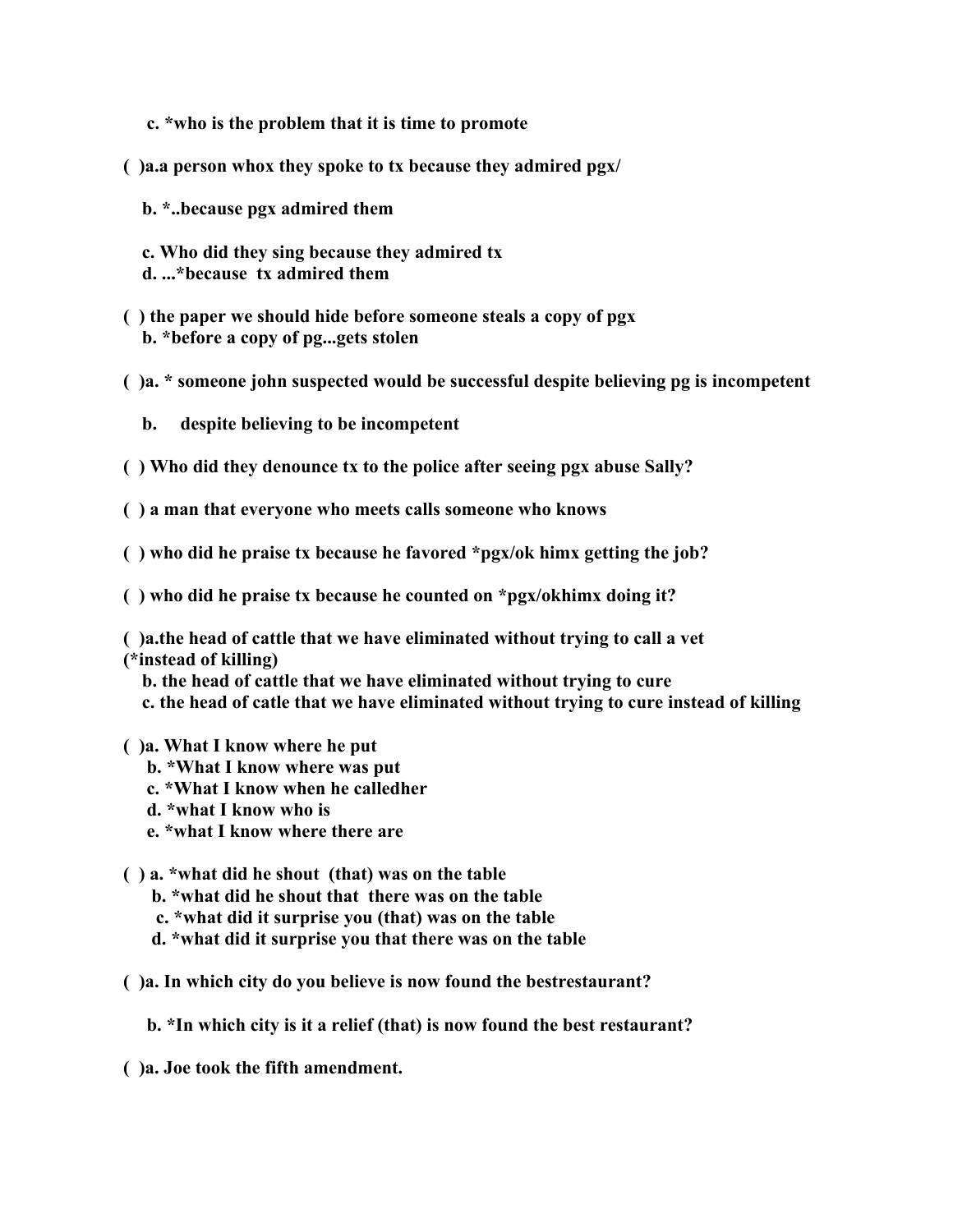- **b. \*The fifth admendment is hard to take.**
- **c. \*The fifth amendment was taken by Joe.**

#### **Williams (19994: 195)**

- **( )a. Who did you wonder what John talked about t to t?**
	- **b. What fruits do you wonder whatpeople Bill thinks of when he eats?**
	- **c. \*It was those books that Joe was difficult to give to?**
	- **d. Itwas those books that they asked who she talked to about.**
	- **e. \*It was those books that they asked who she gave to (but crossing violation)**
	- **f. It was Joethat they askedmewhat she talkedabout to**
	- **g. \*ItwasJoe that they asked me what she gave to**
- **( )a. \*She claimed Mike is crazy, believing (that) which was obvious got me in trouble.**
	- **b. She claimed Mike is crazy, believing which to be obvious got me in trouble.**

**( )a. ??There is Mike, considering whom/regarding whom as insane is quite natural. a2 There is Mike, considering whom to be insane is quite natural, b. \*There is Mike, striking whom as insane is very common,**

**( )a. There is Jane, believing/\*wanting whom to be immortal is strange,**

 **b. There is Jane, talking to whom/calling on whom (to do that),** 

- **c. There is Jane, arranging for whom to come was hard.**
- **d. There is Jane, whose calling you is surprising/I never expected**
- **e. \*The killer, your being whom is not in doubt,**
- **f. \*The killer, whose being/okhating you is not in doubt,**
- **( )a. It stands to reason (that) S**
	- **b. \*The plane was able to take off, as it stands to reason**
	- **c. \*How long did it stand to reason that the trip took?**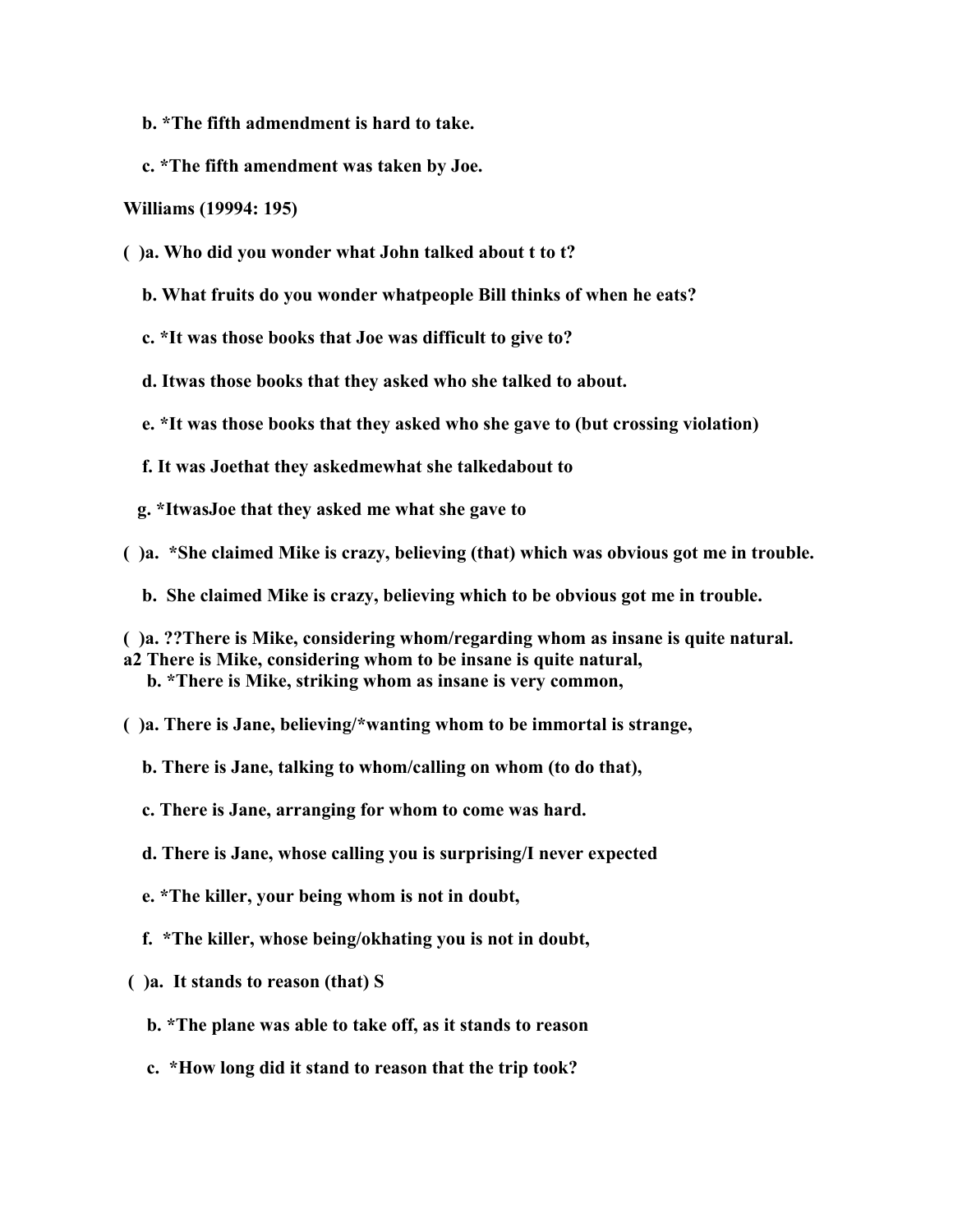- **d. the house that it stands to reason he painted green**
- **e. \*the color that it stands to reason he painted his house**
- **( )a. \*What did you wonder to whom to give? b. \*What did you wonder who to give to?**
- **( ) It was Barbara that the the more he saw the more he lusted for.**

**( ) It was Barbara that I never realized how fond of he was.**

- **( ) \*It was Barbara that I never realized that pictures of he was fond of.**
- **( ) \*It was Barbara that I never asked them how fond of he was**
- **( )a. It is a known fact that S**
	- **c. \*How is it a known fact that he did it**
	- **d. \*the more it is a known fact that x the more**
- **( ) \*Joanx, I am sure your kissing pgx, Bob never discussed with tx**

**Why is this so bad?** 

- **( ) \*Joanx, I am sure your kissing pgx, Bob never talked about to tx\***
- **( ) Whox did they persuade tx that I would force pgx to visit Jerome/who?**
- **( ) It is incumbent on us to protect the beaver**
- **( ) \*To protect the beaver is incumbent on us.**
- **( ) It behooves us to be aware of his homicidal tendencies. \*\*How long does it behoove us to stay here.**
- **( ) \*To be aware of his homicidal tendencies behooves us.**
- **( ) \*Who did it behoove to be aware of that?**
- **( ) \*Frank he claims it behooved to be aware of that.**

**February 23, 1995**

**(1) Joe lost, as would be easy to prove. (no relation probably between as and complement) (1b) Joe is crazy, as Mary would be easy to convince,**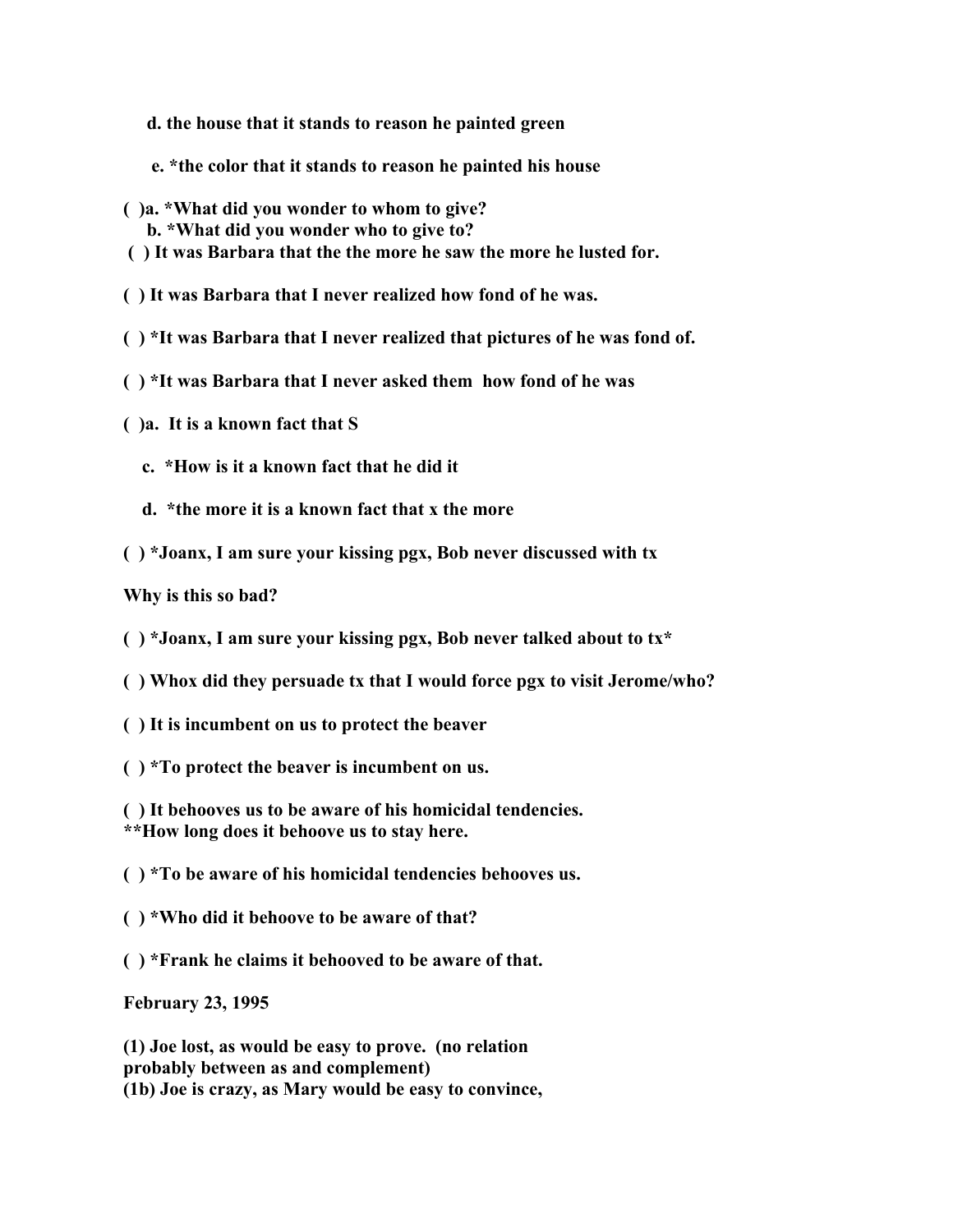**(2) \*as it occurred to me/mattered to me/as it looked lto me**

- **(3) as is obvious**
- **(4) Joe proved and it is obvious that**
- **(5) \*That S was croaked by Lois.**
- **(6)\* It occurred to me and Ted proved that S**
- **(7) \*It occurred to me and is now obvious**
- **(8) \*That S, he never croaked to anyone.**
- **(9) \*Who did Ted croak to that S**
- **(10) What he whispered was...**
- **(11) \*Ted croaked it to Ed that S**
- **(12) \*It was croaked to Ed that S**
- **(13)a. Nothing proves that anyone was killed. b. \*It proves nothing that anyone was killed.**
- **(14) Ted is sick (\*just) as he said,**
- **(15) It was John that I talked about himself to**
- **(16) I am, Ted croaked to Lois, quite sick.**
- **(17) \*It was John that I described himself to.**
- **(18) \*Ted is sick, as was grunted.**
- **(19) \*Joe thinks that himself Barbar said was Jewish.**
- **Ted croaked something to Louise.**
- **\*Something was croaked to Louise.**
- **\*That is hard to croak to people.**
- **\*Her croaking of that to the chief.**

**WHISPER SEEMS TO CONTRAST AS PARALLELS ARE PRETTY GOOD.**

**--------------------------------------------------------------------------------**

**There has been considerable discussion of a Parallelism Constraint on acrossthe-board (ATB) extraction from coordinate constituents. This constraint (see Gazdar, 1981; Falk, 1983; Woolford, 1987) is sensitive to subject status. It blocks ATB extraction of a (finite) main clause subject if the other ATBees are not such. A wrinkle is that combined ATB subject/non-subject extraction is allowed if the subject is embedded. Thus:**

- **(1)a. the woman who Bob called and Frank visited**
	- **b. the woman who called Bob and visited Frank**
	- **c. \*the woman who Bob called and visited Frank**
	- **d. \*the woman who visited Frank and Bob called**
	- **e. the woman who Bob called and Joe said visited Frank**
	- **f. the woman who Joe said visited Frank and (I said) Bob called**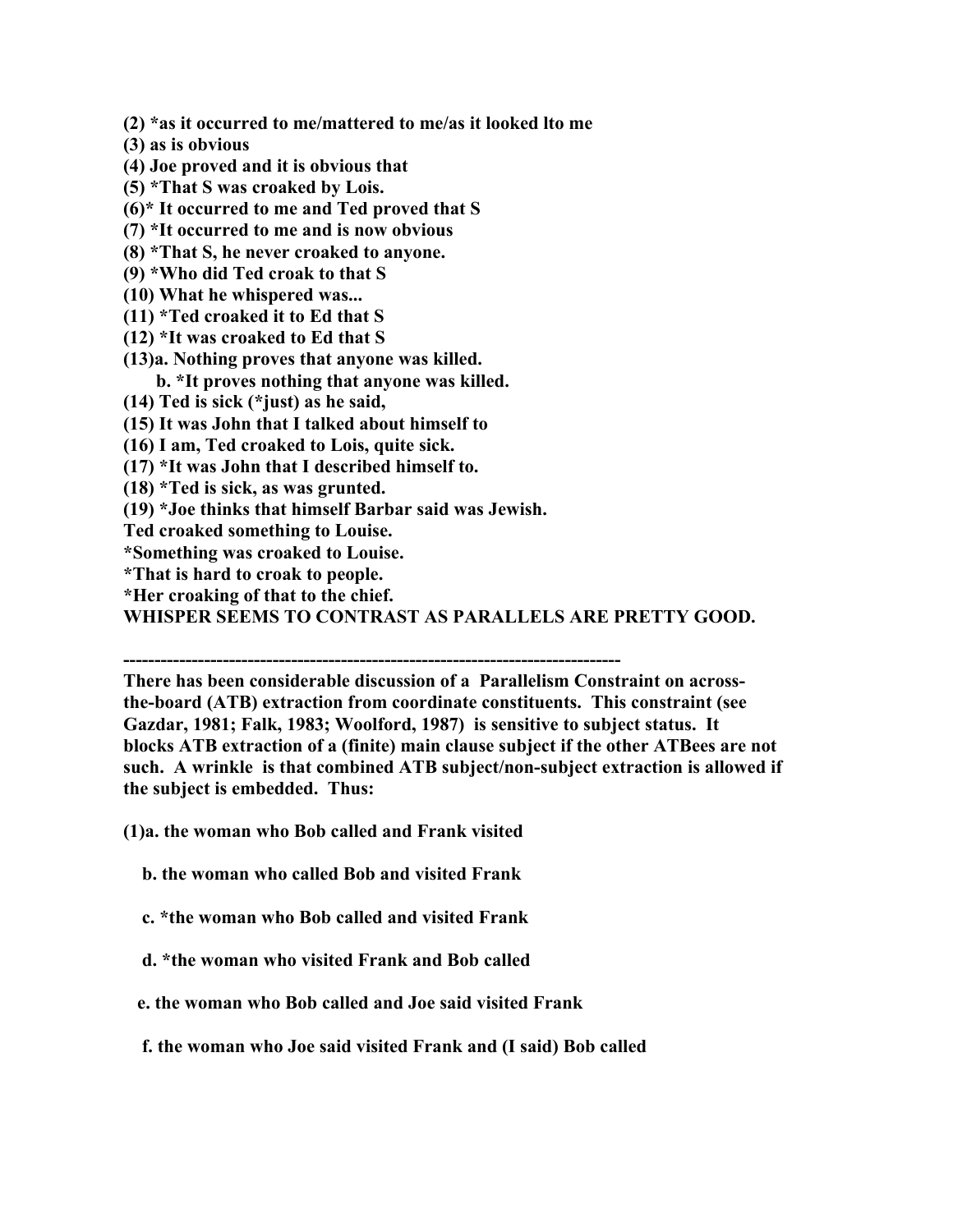**This all seems correct to me and quite general, for English. But not quite as so as might have seemed if the following is correct. The wrinkle involving embedding which saves (1e,f) is limited in a never noted way. Namely, it fails when the embedding verb, unlike say/believe, etc. takes an object NP as well as a complement. Thus I think (2) contrast with (1e,f):**

**(2)a. \*the woman who Bob called and Joe told me visited Frank**

 **b. \*the woman who Joe told me visited Frank and Bob called**

**Other verbs like tell are of course promise/inform/convince/persuade/warn, I think they all behave like (2). What say you?? Am I fantasizing?**

**( ) a. They are putting us on. a'. \*\*They are putting on those boys.\ I guess allows 3 but not 4 \*Everyone who they were putting on ?the putting on of that shirt \*the putting on of those boys**

 **b. \*We are being put on.**

 **c. \* She is easy to put on.**

 **d. \*Who did they arrest after putting on**

#### **( )a. They are bullshitting us.**

- **b. \*We are being bullshitted.**
- **c. \*The bullshitting of those people**
- **d. \*Ted is hard to bullshit.**
- **e. \*everyone who he bullshits**
- **f. \*Ted, I never bullshit.**

# **( )a. Herman believes/regrets that the likely winner is you.**

- **b. It is you who Herman believes/\*regrets the likely winner is.**
- **c. It is the likely winner who Herman \*believes/\*regrets is you.**
- **( )a. ?Which one of us did he believe that the perpetrator was? b. \*Which one of us did he regret that the perpetrator was? c. Which one of you did he mention to Sally that the perpetrator was? d. \*Which one of you did he mention it to Sally that the perpetrator was?**
- **( ) a. \*It was himself that they arrested everyone who talked to. b. \*It was himself that they arrested everyone who talked to Jim about. c. ?It was himself that Joe was hard to talk to about.**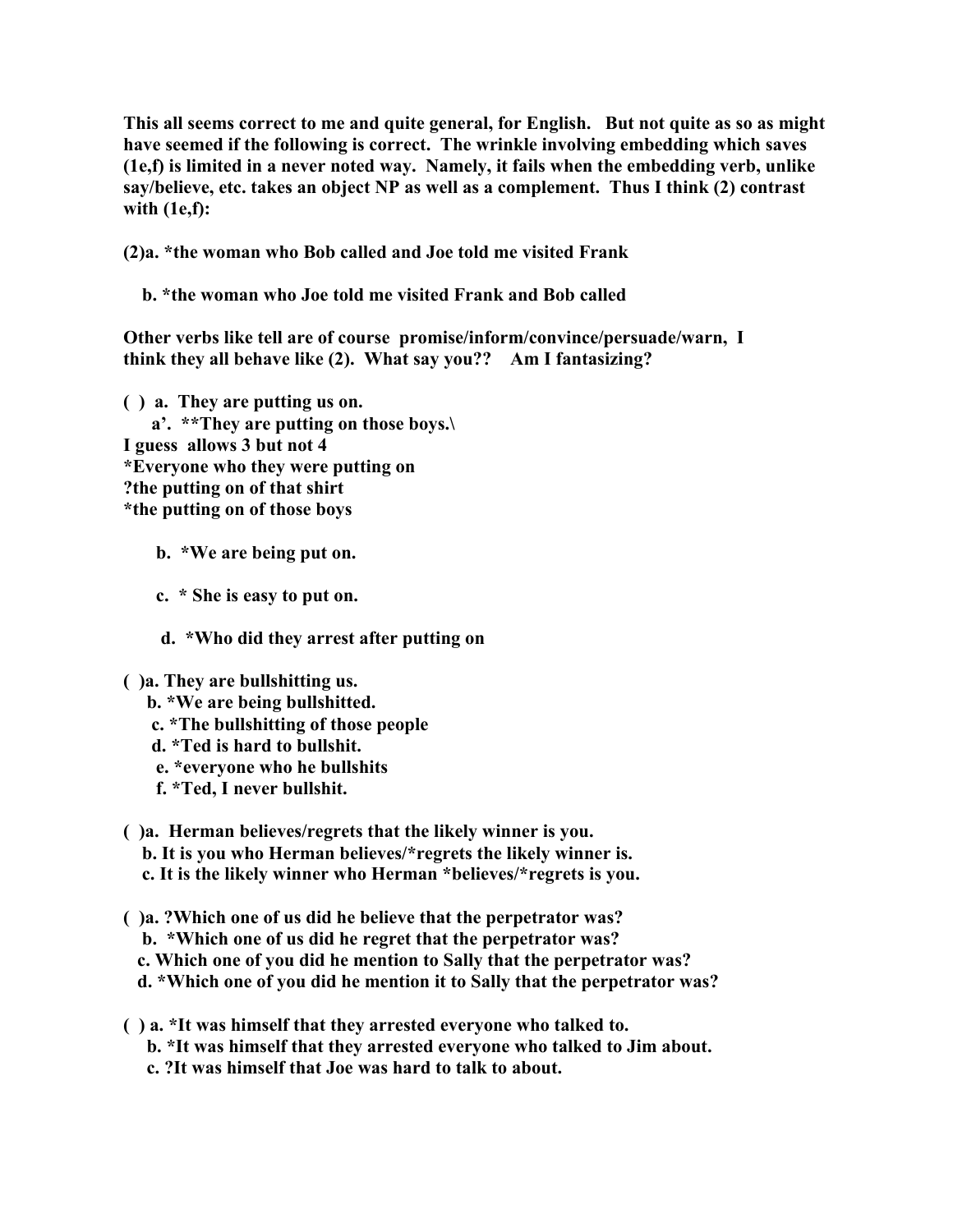**( ) \*It was himself that everyone talked to.**

**( )a. Whose wife are you?**

- **b. \*Whose wife is you?**
- **b. You are Bob's wife.**
- **c. \*Bob's wife is you.**
- **d. hence constraint is not on gen subject of inverse copula**
- **e. Who said you were whose wife?**
- **f. ?\*Who said whose wife was you?**
- **g. who said whose wife was who.**

**=+++++++++++++++++++++++**

**give that idea any thought/\*it give them any thought/it give them \*it**

**make a ballplayer/it out of bob**

- **( )a \*That S will be hard to tell her.**
	- **b. That (\*S) was told her by Ted.**
	- **c, \*It was told her by Ted that S.**
- **( ) Syntactic Structures/Chomsky proved that.**
- **( ) That S was proved by Chomsky/\* SS**
- **( ) That S was hard/impossible for Chomsky/\*SS to prove**
- **( ) funny verbs buy/swallow/figure no passive no EX**
- **( )a. He caught the flu from Louise**

 **b. Louise gave him the flu.**

- **c. \*The flu was caught from Louise by Fred.**
- **d. \*The flu was easy to catch from Louise.**

**\*He was given the flu... \*He gave those men all the flu/\*all herpes. \*the flue was given him by Maxine.**

- **f. \*He was easy to give the flu**
- **g. He gained experience from/out of that trip.**
- **h. That trip gave him experience.**
- **c. the shit hit the fan.**
- **d. The fan was hit by the shit.**
- **e. His hitting of the fan/\*the shit's hitting of the fan/ok the shit's hitting the fan**
- **f. Joe's teaching of that doctrine/\*history's teaching of that lesson**
- **g. Chomsky's/\*\*Syntactic Structures' demonstration that S**